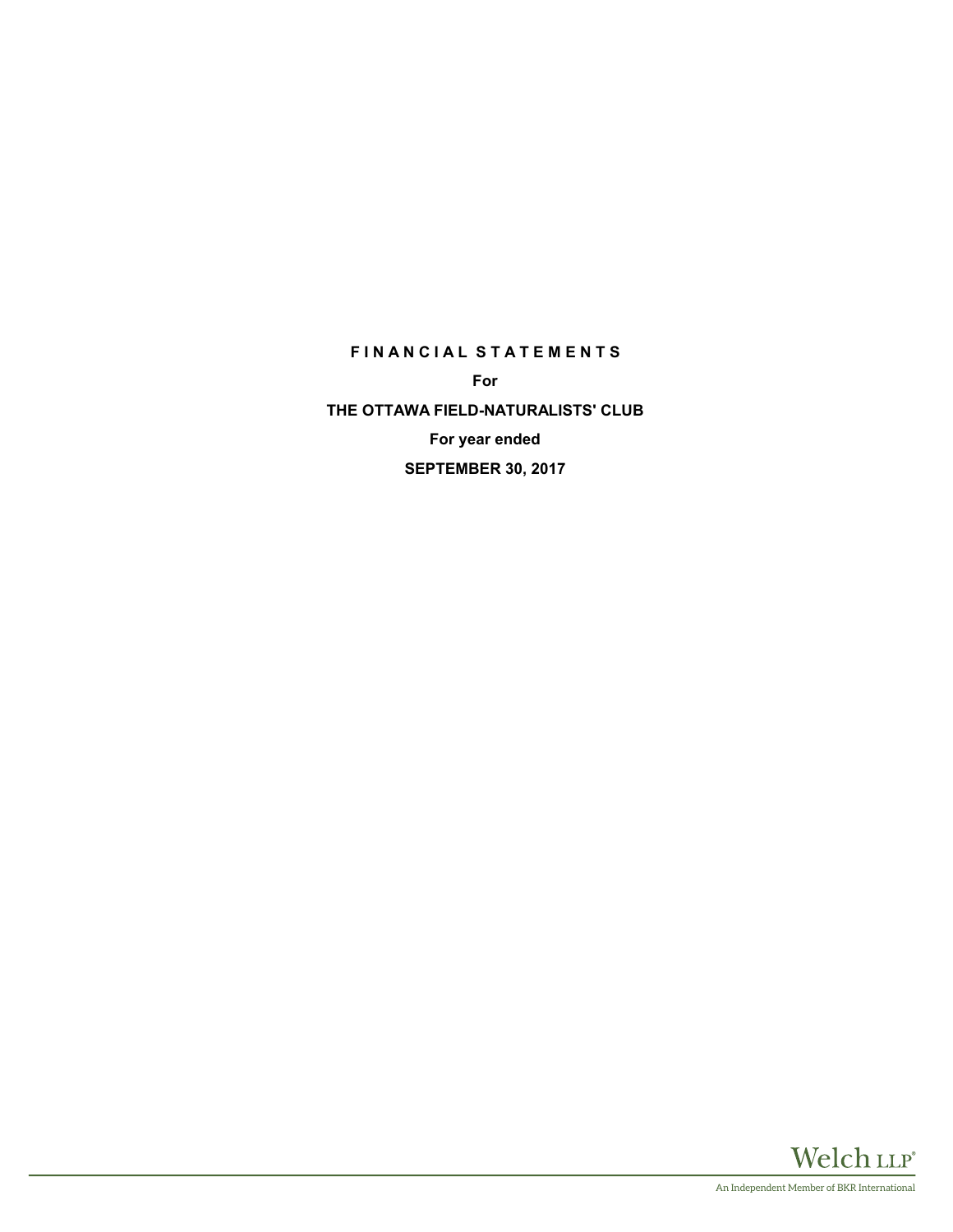# Welch LLP®

#### **REVIEW ENGAGEMENT REPORT**

To the members of

#### **THE OTTAWA FIELD-NATURALISTS' CLUB**

We have reviewed the statement of financial position of the The Ottawa Field-Naturalists' Club as at September 30, 2017 and the statement of operations and changes in fund balance - general fund, statement of operations and changes in fund balances - internally restricted funds, statement of changes in fund balance - Martha Camfield endowment fund and the statement of cash flows for the year then ended. Our review was made in accordance with Canadian generally accepted standards for review engagements and accordingly consisted primarily of inquiry, analytical procedures and discussion related to information supplied to us by the club.

A review does not constitute an audit and consequently we do not express an audit opinion on these financial statements.

Based on our review, nothing has come to our attention that causes us to believe that these financial statements are not, in all material respects, in accordance with Canadian accounting standards for not-forprofit organizations.

Welch LCP

Chartered Professional Accountants Licensed Public Accountants

Ottawa, Ontario December 15, 2017.

Welch LLP - Chartered Professional Accountants 123 Slater Street, 3rd floor, Ottawa, ON K1P 5H2 T: 613 236 9191 F: 613 236 8258 W: welchllp.com An Independent Member of BKR International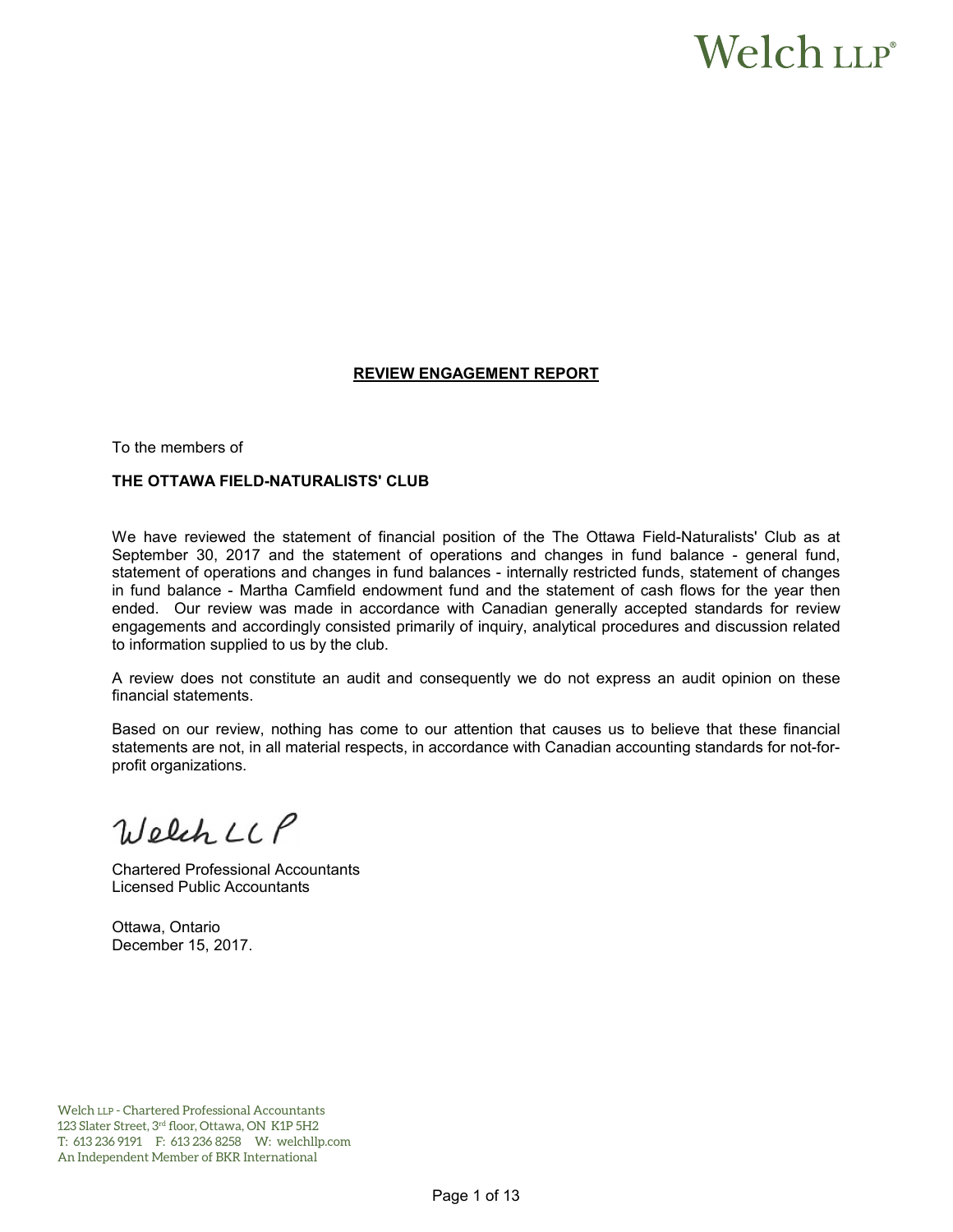# **THE OTTAWA FIELD-NATURALISTS' CLUB STATEMENT OF FINANCIAL POSITION SEPTEMBER 30, 2017**

| <b>ASSETS</b>                                                                                                                                                           | 2017                                                       | 2016                                                       |
|-------------------------------------------------------------------------------------------------------------------------------------------------------------------------|------------------------------------------------------------|------------------------------------------------------------|
|                                                                                                                                                                         |                                                            |                                                            |
| <b>CURRENT ASSETS</b><br>Cash<br>Short-term investments (note 4)<br>Amounts receivable                                                                                  | \$<br>6,772<br>160,486<br>24,948                           | \$<br>52,572<br>167,568<br>24,167                          |
| Prepaid expenses                                                                                                                                                        | 1,471<br>193,677                                           | 721<br>245,028                                             |
| <b>LONG-TERM INVESTMENTS (note 4)</b>                                                                                                                                   | 1,363,727                                                  | 1,315,478                                                  |
|                                                                                                                                                                         | \$1,557,404                                                | \$1,560,506                                                |
| <b>LIABILITIES AND FUND BALANCES</b>                                                                                                                                    |                                                            |                                                            |
| <b>CURRENT LIABILITIES</b><br>Accounts payable and accrued liabilities<br>Deferred revenue - membership fees<br>- Canadian Field-Naturalist<br>- contributions (note 6) | \$<br>20,023<br>10,925<br>15,823<br>23,549<br>70,320       | \$<br>5,120<br>7,171<br>4,536<br>3,220<br>20,047           |
| <b>FUND BALANCES</b><br>General fund<br>Internally restricted funds<br>Martha Camfield endowment fund                                                                   | 1,211,499<br>237,025<br>38,560<br>1,487,084<br>\$1,557,404 | 1,256,548<br>245,847<br>38,064<br>1,540,459<br>\$1,560,506 |

Approved by the Board:

. . . . . . . . . . . . . . . . . . . . . . . . . . . . . President

. . . . . . . . . . . . . . . . . . . . . . . . . . . . . Treasurer

(See accompanying notes)

PREPARED WITHOUT AUDIT

Welch LLP®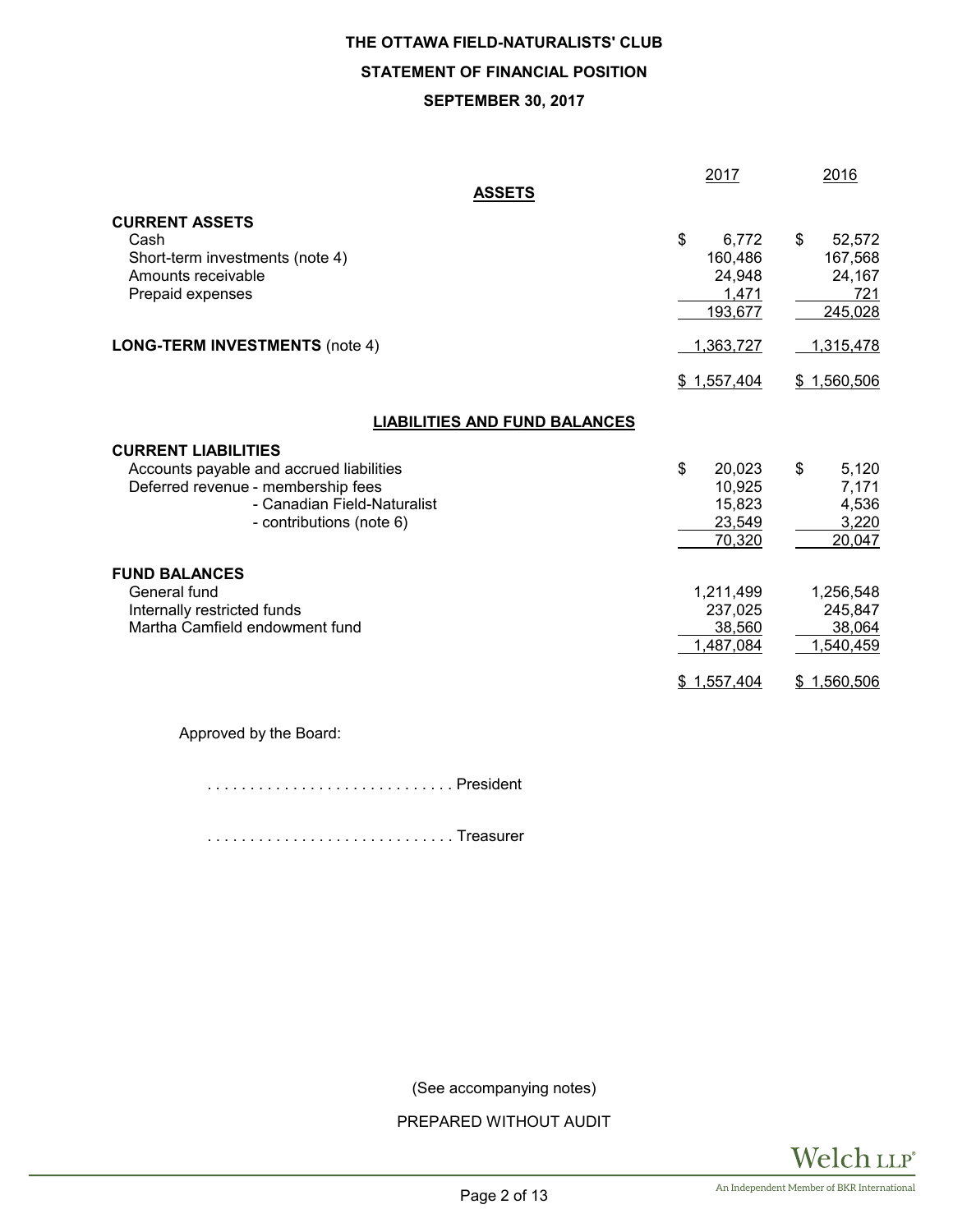## **STATEMENT OF OPERATIONS AND CHANGES IN FUND BALANCE - GENERAL FUND**

#### **YEAR ENDED SEPTEMBER 30, 2017**

|                                                           | 2017           | 2016          |
|-----------------------------------------------------------|----------------|---------------|
| <b>REVENUES</b>                                           |                |               |
| Membership fees                                           | \$<br>25,320   | \$<br>28,596  |
| Donations                                                 | 7,220          | 9,520         |
| Contributions (note 6)                                    | 28,306         |               |
| The Canadian Field-Naturalist - subscription revenue      | 9,201          | 17,203        |
| - author charges                                          | 18,102         | 29,051        |
| Pelee trip                                                | $\blacksquare$ | 21,628        |
| Interest                                                  | 36,255         | 34,998        |
| Advertising                                               |                | 200           |
| Gain on foreign exchange                                  |                | 1,183         |
| Other                                                     | 1,112          | 412           |
|                                                           | 125,516        | 142,791       |
| <b>EXPENSES</b>                                           |                |               |
| Operating:                                                |                |               |
| Affiliation fees                                          | 423            | 401           |
| Bookkeeping                                               | 6,197          | 4,405         |
| Insurance                                                 | 1,784          | 1,751         |
| Interest and bank charges                                 | 1,271          | 1,036         |
| Membership                                                | 1,207          | 1,411         |
| Professional fees                                         | 4,877          | 4,350         |
| Website                                                   | 3,800          | 2,100         |
| General and miscellaneous                                 |                |               |
|                                                           | 963<br>20,522  | 918<br>16,372 |
|                                                           |                |               |
| Activity:                                                 |                |               |
| The Canadian Field-Naturalist                             | 66,499         | 53,642        |
| Trail and Landscape                                       | 29,292         | 11,591        |
| Fletcher Wildlife Garden                                  | 3,212          | 14,126        |
| Awards committee                                          | 198            | 185           |
| Birds committee                                           | 261            | 1,322         |
| Safe Wings                                                | 6,937          | 1,813         |
| Donations                                                 | 7,000          | 16,100        |
| Education and publicity                                   | 1,200          | 10,391        |
| <b>Excursions and lectures</b>                            | 860            | 737           |
| Soiree                                                    | 794            | 1,071         |
| Macoun Club                                               | 467            | 358           |
| Pelee trip                                                |                | 20,457        |
| Research grants                                           | 11,546         | 13,735        |
| Turtle road mortality mitigation project                  | 19,956         |               |
|                                                           | 148,222        | 145,528       |
|                                                           |                |               |
| <b>TOTAL EXPENSES</b>                                     | 168,744        | 161,900       |
| DEFICIENCY OF REVENUE OVER EXPENSES                       | (43, 228)      | (19, 109)     |
| <b>FUND BALANCE, BEGINNING OF YEAR</b>                    | 1,256,548      | 1,298,752     |
|                                                           | 1,213,320      | 1,279,643     |
| <b>INTER-FUND TRANSFERS - INTERNALLY RESTRICTED FUNDS</b> | (1,821)        | (23,095)      |
|                                                           |                |               |
| FUND BALANCE, END OF YEAR                                 | \$1,211,499    | \$1,256,548   |

(See accompanying notes)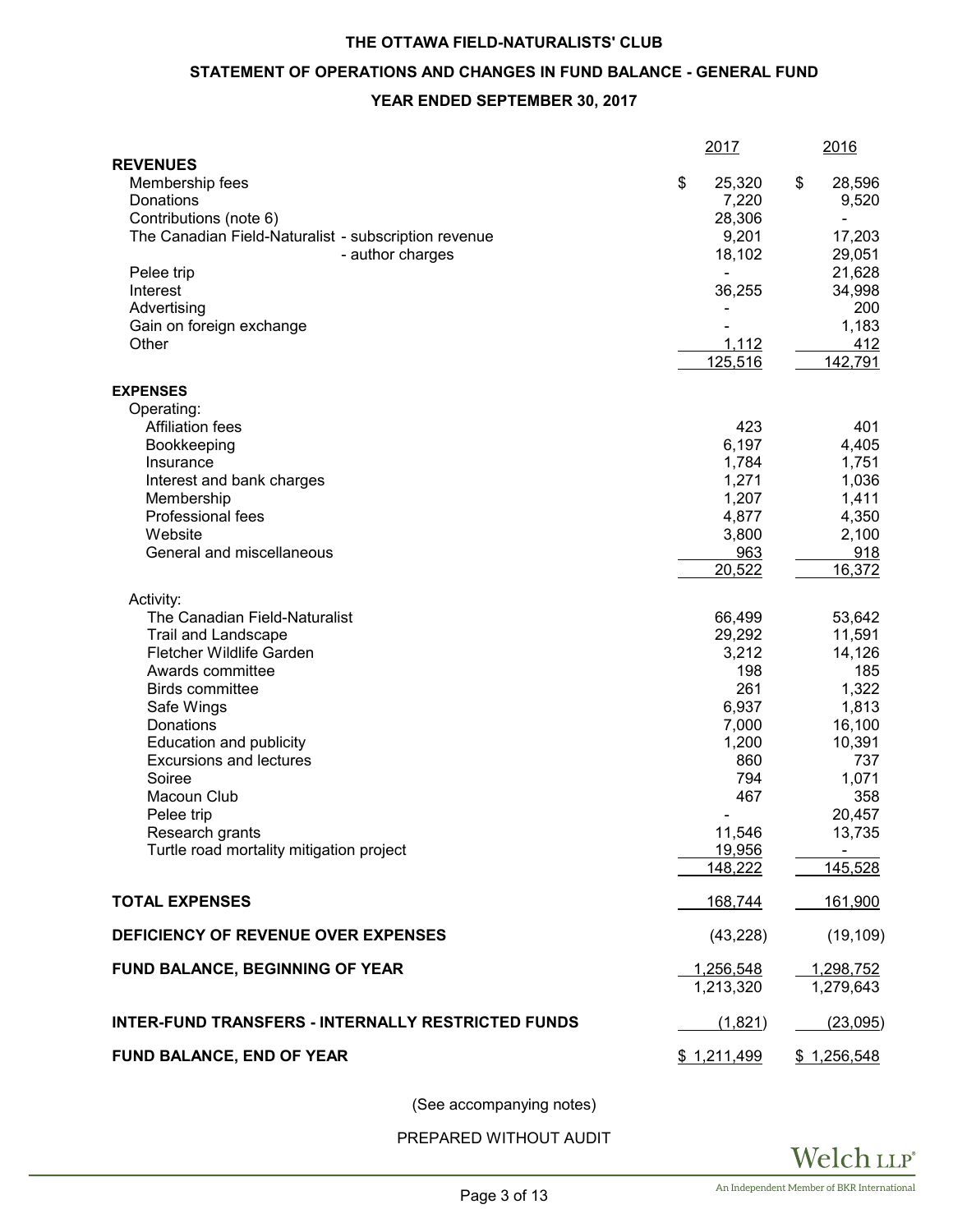#### **STATEMENT OF OPERATIONS AND CHANGES IN FUND BALANCES - INTERNALLY RESTRICTED FUNDS**

#### **YEAR ENDED SEPTEMBER 30, 2017**

|                                           | General<br>Reserve for<br>Contingencies | Fletcher<br>Wildlife<br>Garden<br>Fund | Manning<br>Fund | Seedathon<br>Fund | Anne Hanes<br>Memorial<br><b>Fund</b> | De Kiriline<br>Lawrence<br>Fund | Macoun<br><b>Funds</b> | 2017<br><b>Total</b> | 2016<br><b>Total</b> |
|-------------------------------------------|-----------------------------------------|----------------------------------------|-----------------|-------------------|---------------------------------------|---------------------------------|------------------------|----------------------|----------------------|
| <b>REVENUES</b><br>Donations and bequests | \$                                      | \$<br>1,495                            | \$              | \$<br>300         | \$                                    | \$                              | 25<br>\$               | \$<br>1,820          | 2,254<br>- \$        |
| Fundraising                               |                                         | 7,843                                  |                 |                   |                                       |                                 |                        | 7,843                | 4,875                |
| Interest                                  |                                         |                                        | 2,899           |                   |                                       |                                 | 496                    | 3,395                | 3,537                |
|                                           |                                         | 9,338                                  | 2,899           | 300               |                                       |                                 | 521                    | 13,058               | 10,666               |
| <b>EXPENSES</b>                           |                                         |                                        |                 |                   |                                       |                                 |                        |                      |                      |
| Habitats                                  |                                         | 19,145                                 |                 |                   |                                       |                                 |                        | 19,145               | 51,689               |
| Fundraising                               |                                         | 286                                    |                 |                   |                                       |                                 |                        | 286                  | 671                  |
| Backyard garden                           |                                         | 2,588                                  |                 |                   |                                       |                                 |                        | 2,588                |                      |
| Seed                                      |                                         |                                        |                 | 1,343             |                                       |                                 |                        | 1,343                | 1,140                |
| Macoun activities                         |                                         |                                        |                 |                   |                                       |                                 | 339                    | 339                  |                      |
| Other                                     |                                         |                                        |                 |                   |                                       |                                 |                        |                      | 526                  |
|                                           |                                         | 22,019                                 |                 | 1,343             |                                       |                                 | 339                    | 23,701               | 54,026               |
| <b>NET REVENUE (EXPENSES)</b>             |                                         | (12,681)                               | 2,899           | (1,043)           |                                       |                                 | 182                    | (10, 643)            | (43, 360)            |
| FUND BALANCES, BEGINNING OF YEAR          | 100,000                                 | 15,260                                 | 111,290         | 295               | 521                                   | 13,384                          | 5,097                  | 245,847              | 266,112              |
|                                           | 100,000                                 | 2,579                                  | 114,189         | (748)             | 521                                   | 13,384                          | 5,279                  | 235,204              | 222,752              |
| <b>INTER-FUND TRANSFERS - GENERAL *</b>   |                                         | 16,053                                 | (14, 232)       |                   |                                       |                                 |                        | 1,821                | 23,095               |
| <b>FUND BALANCES, END OF YEAR</b>         | 100,000<br>\$.                          | 18,632<br>\$                           | 99,957<br>S     | (748)<br>\$       | 521<br>-\$                            | 13,384<br>\$                    | 5,279<br>\$            | \$<br>237,025        | 245,847<br>\$        |

\* During the year, \$16,053 (2016 - \$46,711) was transferred from the General Fund to the Fletcher Wildlife Garden Fund in order to cover pond rehabilitation and \$14,232 (2016 - \$23,616) was transferred from the Manning Fund to the General Fund in lieu of authors charges relating to the Canadian Field-Naturalist.

(See accompanying notes)

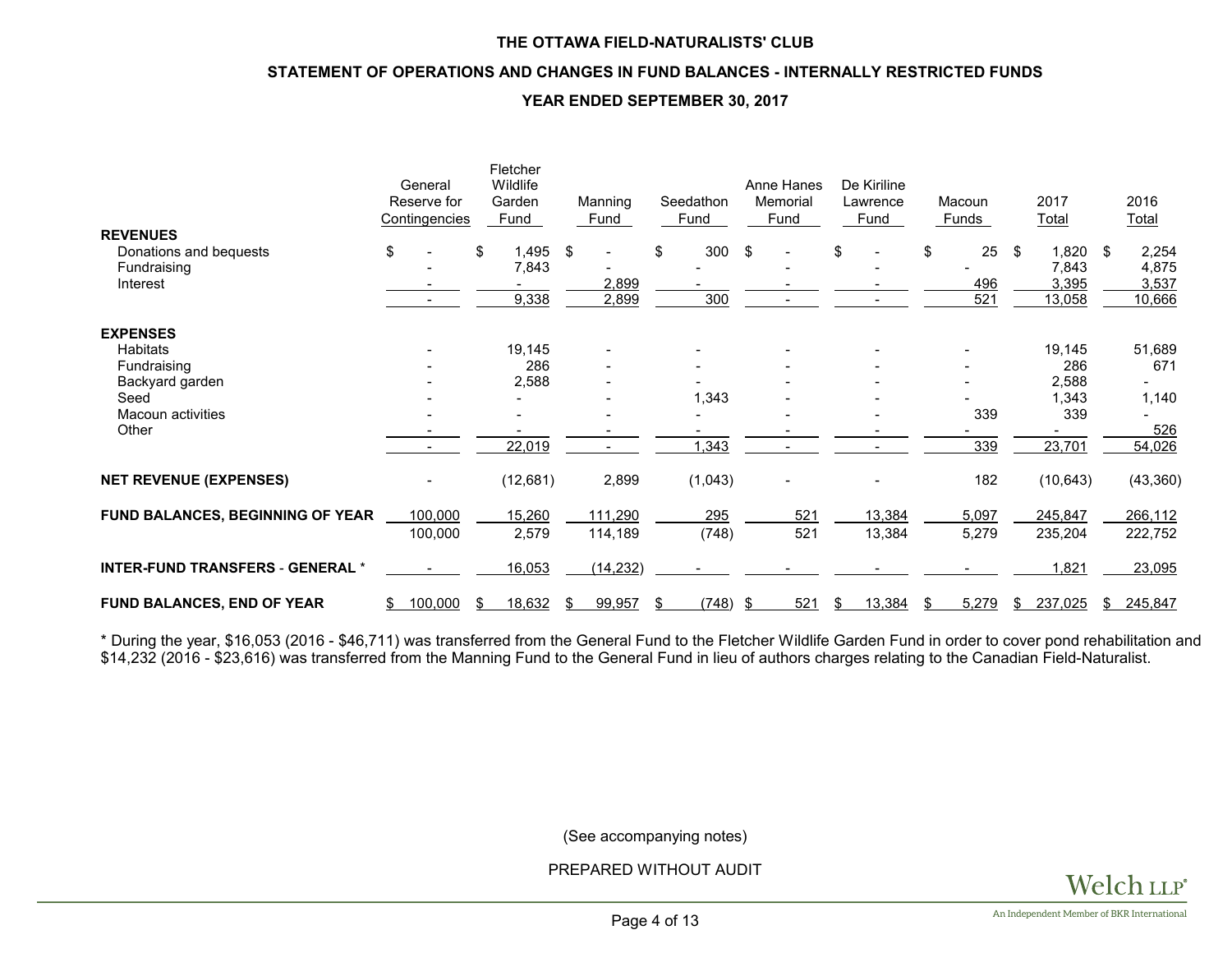# **STATEMENT OF CHANGES IN FUND BALANCE - MARTHA CAMFIELD ENDOWMENT FUND**

## **YEAR ENDED SEPTEMBER 30, 2017**

|                                        |     | 2017   |    | 2016   |
|----------------------------------------|-----|--------|----|--------|
| <b>FUND BALANCE, BEGINNING OF YEAR</b> | \$. | 38.064 | S. | 37,622 |
| Interest earned *                      |     | 496    |    | 442    |
| <b>FUND BALANCE, END OF YEAR</b>       |     | 38.560 |    | 38.064 |

\* This represents half of the interest generated by the fund, the portion which is required to be re-invested in the capital of the fund. The other half of the interest is recognized as interest revenue of the Macoun Fund (see Statement of Operations and Changes in Fund Balances - Internally Restricted Funds) and is made available for the use of the Macoun Field Club.

(See accompanying notes)

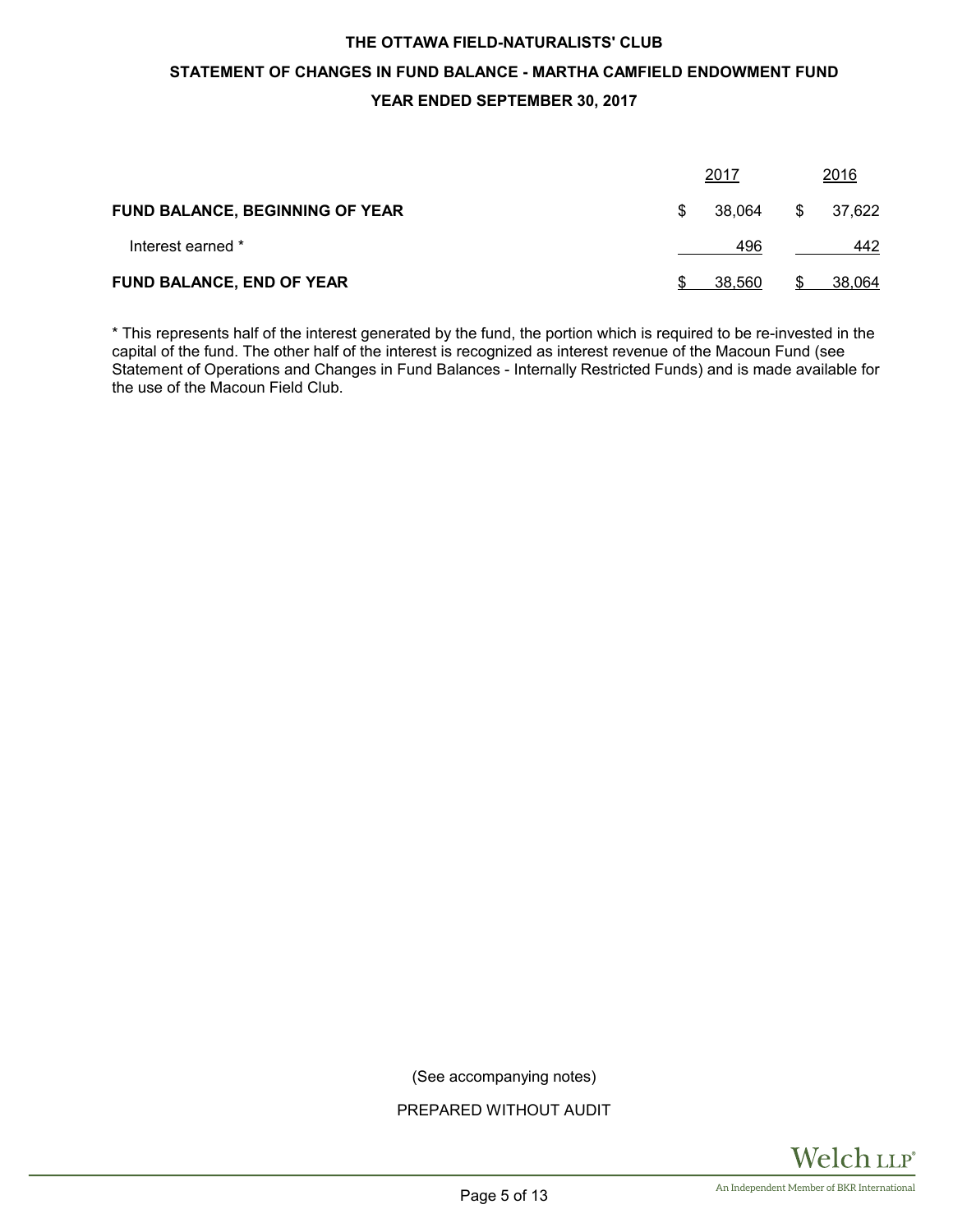## **STATEMENT OF CASH FLOWS**

## **YEAR ENDED SEPTEMBER 30, 2017**

|                                                                                   | 2017            |                           | 2016            |
|-----------------------------------------------------------------------------------|-----------------|---------------------------|-----------------|
| <b>CASH FLOWS FROM OPERATING ACTIVITIES</b><br>Net revenue (expenses) - all funds | \$<br>(53, 871) | $\boldsymbol{\mathsf{S}}$ | (62, 469)       |
| Adjustments for:                                                                  |                 |                           |                 |
| Investments - amortization of bond discounts                                      | (29, 126)       |                           | (25, 377)       |
| - interest accrual guaranteed investment certificates<br>- donated securities     | (11,002)        |                           | (12, 250)       |
| - gain on sale of investments                                                     |                 |                           | (1,002)<br>(17) |
| Change in the level of:                                                           |                 |                           |                 |
| Amounts receivable                                                                | (781)           |                           | 65,059          |
| Prepaid expenses                                                                  | (750)           |                           | 358             |
| Accounts payable and accrued liabilities                                          | 14,903          |                           | 2,365           |
| Deferred revenue                                                                  | 35,370          |                           | 2,446           |
|                                                                                   | (45, 257)       |                           | (30, 887)       |
| <b>CASH FLOWS FROM INVESTING ACTIVITIES</b>                                       |                 |                           |                 |
| Purchase of investments                                                           | (169, 386)      |                           | (447, 501)      |
| Proceeds from sale and maturity of investments                                    | 168,347         |                           | 147,251         |
|                                                                                   | (1,039)         |                           | (300, 250)      |
| <b>CASH FLOWS FROM FINANCING ACTIVITIES</b>                                       |                 |                           |                 |
| Endowment interest earned                                                         | 496             |                           | 442             |
| <b>DECREASE IN CASH</b>                                                           | (45,800)        |                           | (330, 695)      |
| <b>CASH AT BEGINNING OF YEAR</b>                                                  | 52,572          |                           | 383,267         |
| <b>CASH AT END OF YEAR</b>                                                        | \$<br>6,772     | \$                        | 52,572          |

(See accompanying notes)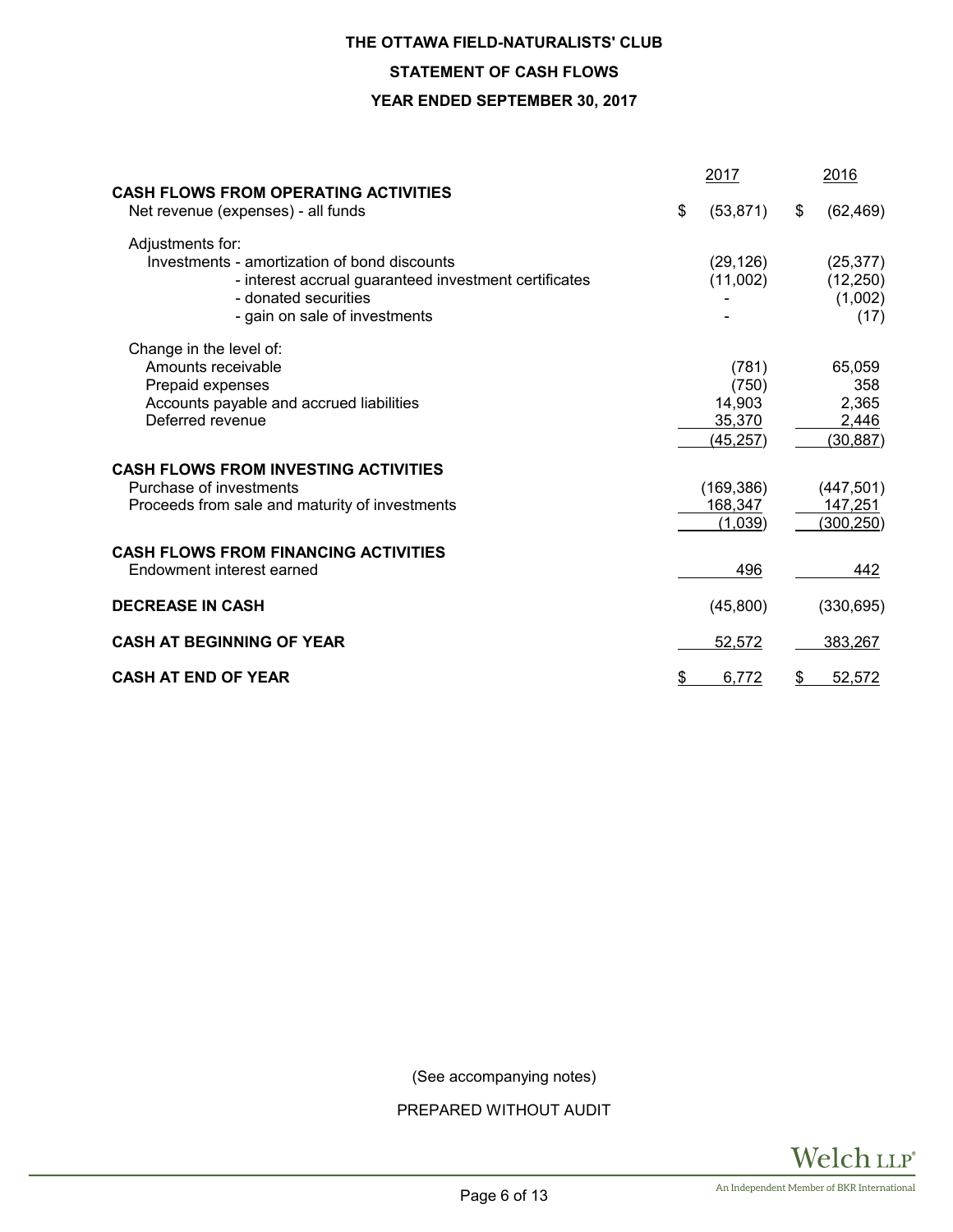#### 1. **PURPOSE OF ORGANIZATION AND TAX STATUS**

The Ottawa Field-Naturalists' Club (the "club") is a volunteer, registered charitable organization incorporated under the Corporations Act of the Province of Ontario. The objectives of the club are to promote the appreciation, preservation, and conservation of Canada's natural heritage and to encourage investigation and dissemination of the results of research in all fields of natural history.

The club's operations are overseen by a Board of Directors (the "board"). Club activities are undertaken by club members participating in standing committees.

As a registered charity the club is exempt from income taxes by virtue of section 149(1)(f) of the Income Tax Act (Canada).

#### 2. **SIGNIFICANT ACCOUNTING POLICIES**

#### *Basis of accounting*

These financial statements have been prepared in accordance with Canadian accounting standards for not-for-profit organizations.

#### *Revenue recognition*

- (i) Membership fees are initially recorded as deferred revenue and subsequently recognized as revenue on a pro-rata basis as they are earned over each member's membership period. Annual memberships are valid for one year from the date each member joins or renews membership with the club so each member has their own unique membership period.
- (ii) The club follows the deferral method of accounting for contributions. Restricted contributions are recognized as revenue in the year in which the related expenses are incurred. Unrestricted contributions are recognized as revenue when received or receivable if the amount to be received can be reasonably estimated and collection is reasonably assured. Endowment contributions are recognized as direct increases in net assets. The club only recognizes revenue from bequests if the will has been probated, a valuation has been received from the executor of the estate and collection can be reasonably assured. Otherwise, revenue from bequests will be recognized as the amounts are received.
- (iii) Subscription revenue and author charges are recognized as revenue at the time of release and shipment of the related Canadian Field-Naturalist publication. The liability for the portion of subscription revenue and author charges invoiced in advance of the release and shipment of the related publication is recorded as deferred revenue.
- (iv) Trip revenue is recognized at the conclusion of the related field trip. Amounts collected in advance of field trips that have not yet taken place is recorded as deferred revenue.
- (v) Interest income comprises interest from cash and investments. Interest on investments is recognized over their term using the effective interest method. Interest income derived from the investment of restricted contributions, where the contribution agreement specifies that the investment income is restricted, is accounted for the same manner as the restricted contributions.
- (vi) Advertising revenue is recognized in the period in which the advertisement is published.
- (vii) Fundraising revenue is included in the statement of operations upon completion of the fundraising event.
- (viii) Other revenue includes royalties and the sale of other products and services. Revenue from royalties is recognized in accordance with the terms of the related agreement. Revenue from the sale of other products and services is recognized at the time of delivery or when the service has been rendered.

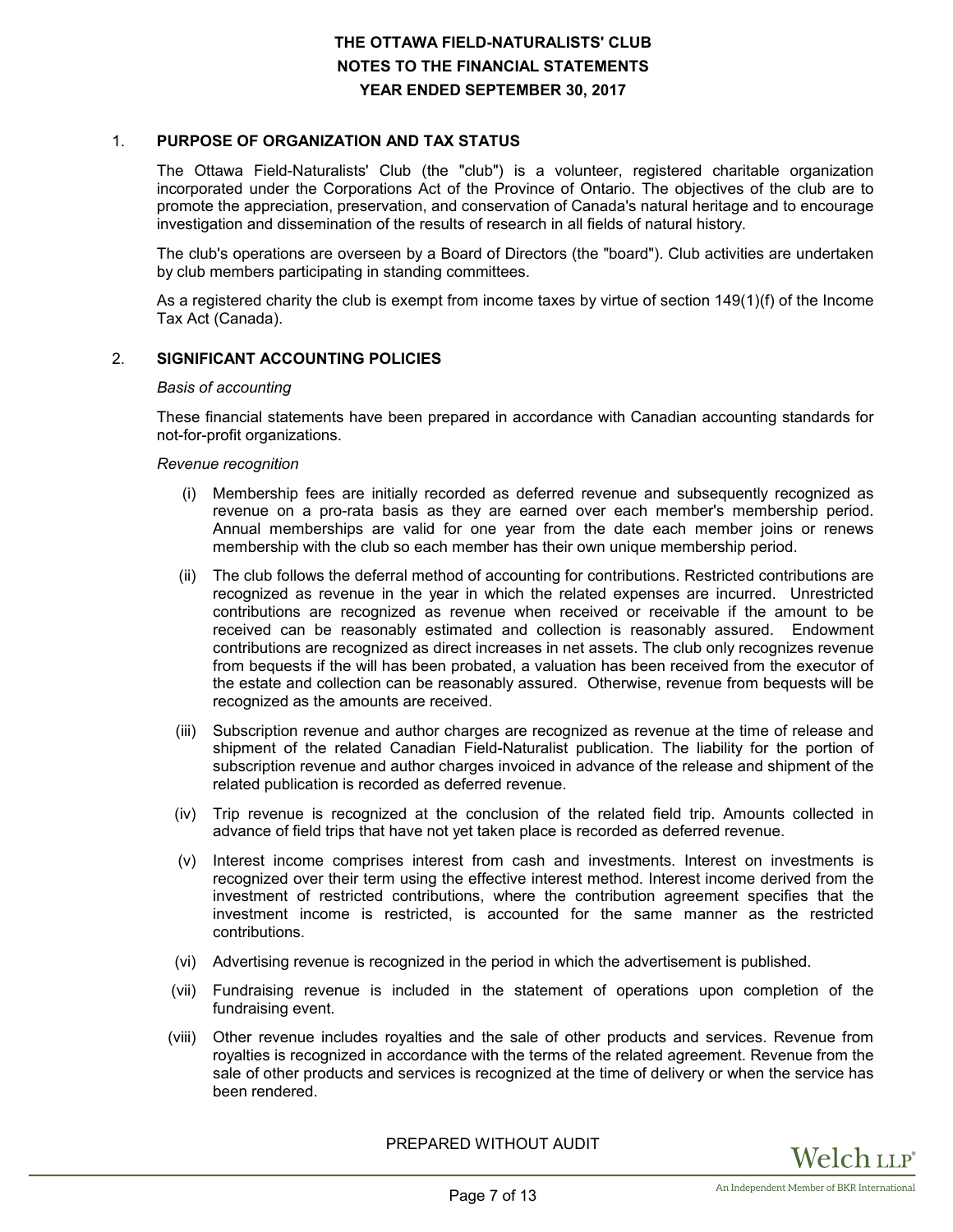#### 2. **SIGNIFICANT ACCOUNTING POLICIES -** Cont'd.

#### *Fund accounting*

The Club maintains its accounts in accordance with the principles of fund accounting. Resources are classified for accounting and reporting purposes into funds according to the activity or object specified.

#### **General fund**

The General Fund reports the revenue and expenses relating to general operations and administration activities.

#### **Internally restricted funds** - see note 8

(i) General Reserve for Contingencies

The General Reserve for contingencies was established by the Club to fund outstanding operating expenses should the Club discontinue its operations.

(ii) Fletcher Wildlife Garden Fund

The Fletcher Wildlife Garden fund supports the habitat development at the Fletcher Wildlife Garden, with income directed donations and the proceeds for the annual plant sale.

(iii) Manning Fund

The Manning fund was established by a bequest, and the interest generated is used to assist authors to publish articles in the Canadian Field Naturalist.

(iv) Seedathon Fund

The Seedathon fund collects donations from the annual bird sighting event and purchases seed for the Club's bird feeders.

(v) Anne Hanes Memorial Fund

The Anne Hanes Memorial fund was raised in memory of Anne Hanes, the founding editor of Trail and Landscape, and is used to finance the annual winners of the Anne Hanes Natural History Award.

(vi) De Kiriline-Lawrence Fund

The de Kiriline-Lawrence fund was funded by a bequest from the popular author of nature books, and is supplemented by annual donations and used to support conservation efforts.

(vii) Macoun Funds

The Macoun Funds comprises of two internally restricted funds, the Martha Camfield Memorial fund and the Macoun Baillie Birdathon fund. The former is used to support special projects of the Macoun Field Club, a youth club. The latter was raised from donations made during the Baillie Birdathons. Its purpose is to support bird research by a Macoun Field Club youth member.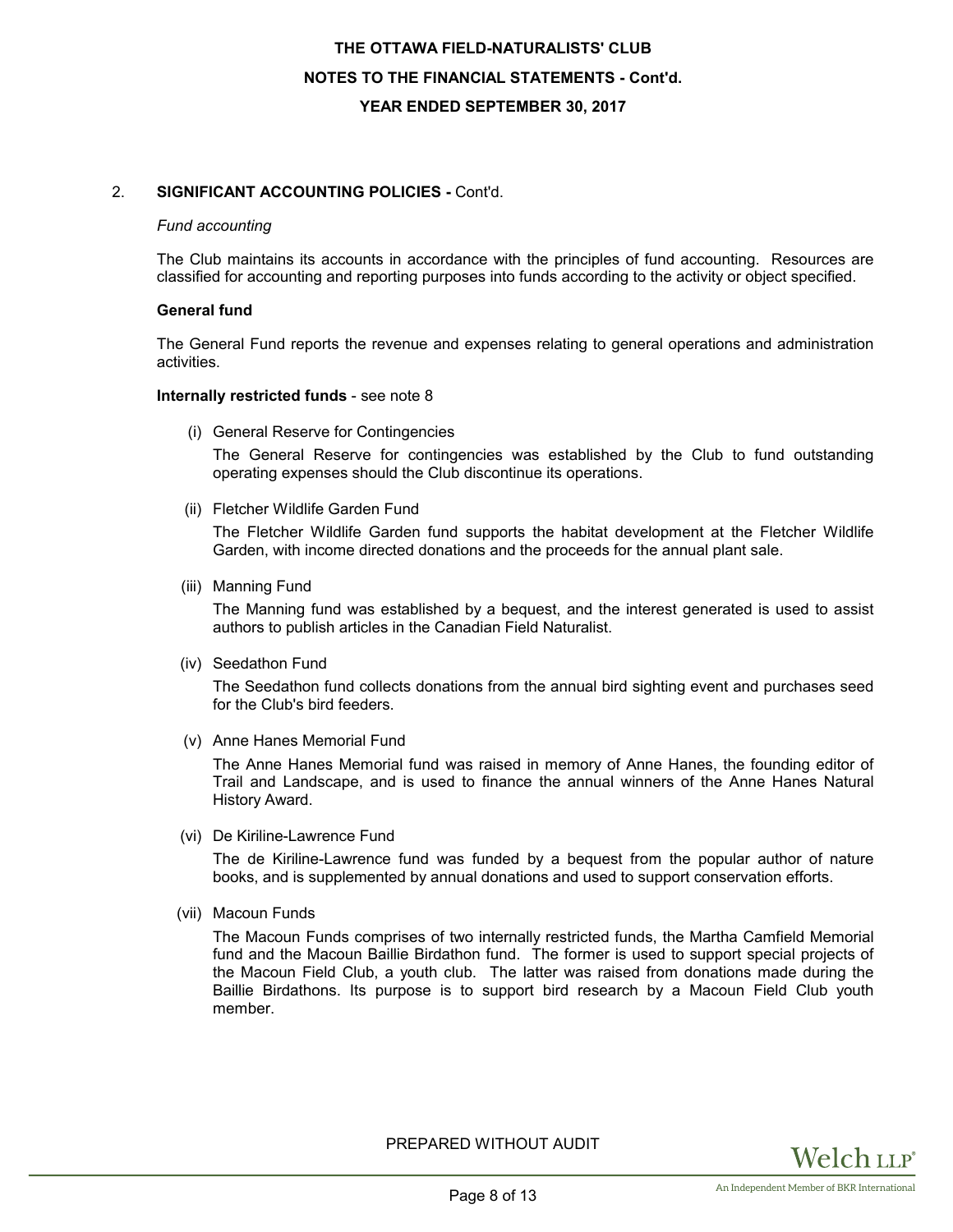#### 2. **SIGNIFICANT ACCOUNTING POLICIES** - Cont'd.

#### **Martha Camfield endowment fund**

The Martha Camfield endowment fund was established by the family and friends of Martha Camfield to help continue her efforts to have children study, understand, respect and preserve their natural environment. Under the terms of endowment agreement half of the interest generated by the fund is reinvested in the capital of the fund while the other half is credited to the Martha Camfield Memorial fund and made available for use by the Macoun Field Club. In the Statement of Operations and Changes in Fund Balances - Internally Restricted Funds, the Martha Camfield Memorial Fund and the Macoun Baillie Birdathon Fund have been combined and presented as the Macoun Funds.

#### *Internally restricted net assets*

Internally restricted net assets represent the amount approved by the board to be set aside for special purposes. These amounts are not available for unrestricted purposes without the approval of the board.

#### *Financial Instruments*

The club initially measures its financial instruments at fair value upon initial recognition. The club's cash is subsequently measured at fair value. All other financial instruments are measured at amortized cost at the date of the financial statements.

#### *Donated services*

The club is dependent on the voluntary service of many of its members. As there is difficulty in determining the fair value of voluntary services, they are not recognized in these financial statements.

#### *Use of estimates*

The preparation of financial statements in conformity with Canadian accounting standards for not-forprofit organizations requires management to make estimates and assumptions that affect the reported amounts of assets and liabilities and disclosure of contingent assets and liabilities at the date of the financial statements and the reported amounts of revenues and expenses during the reporting period. Actual results could differ from those estimates.

Management makes accounting estimates in the determination of the club's potentially uncollectible amounts receivable and in the estimation of the club's accrued liabilities.

By their nature, these estimates are subject to uncertainty and the impact on the financial statements of the current future periods could be material.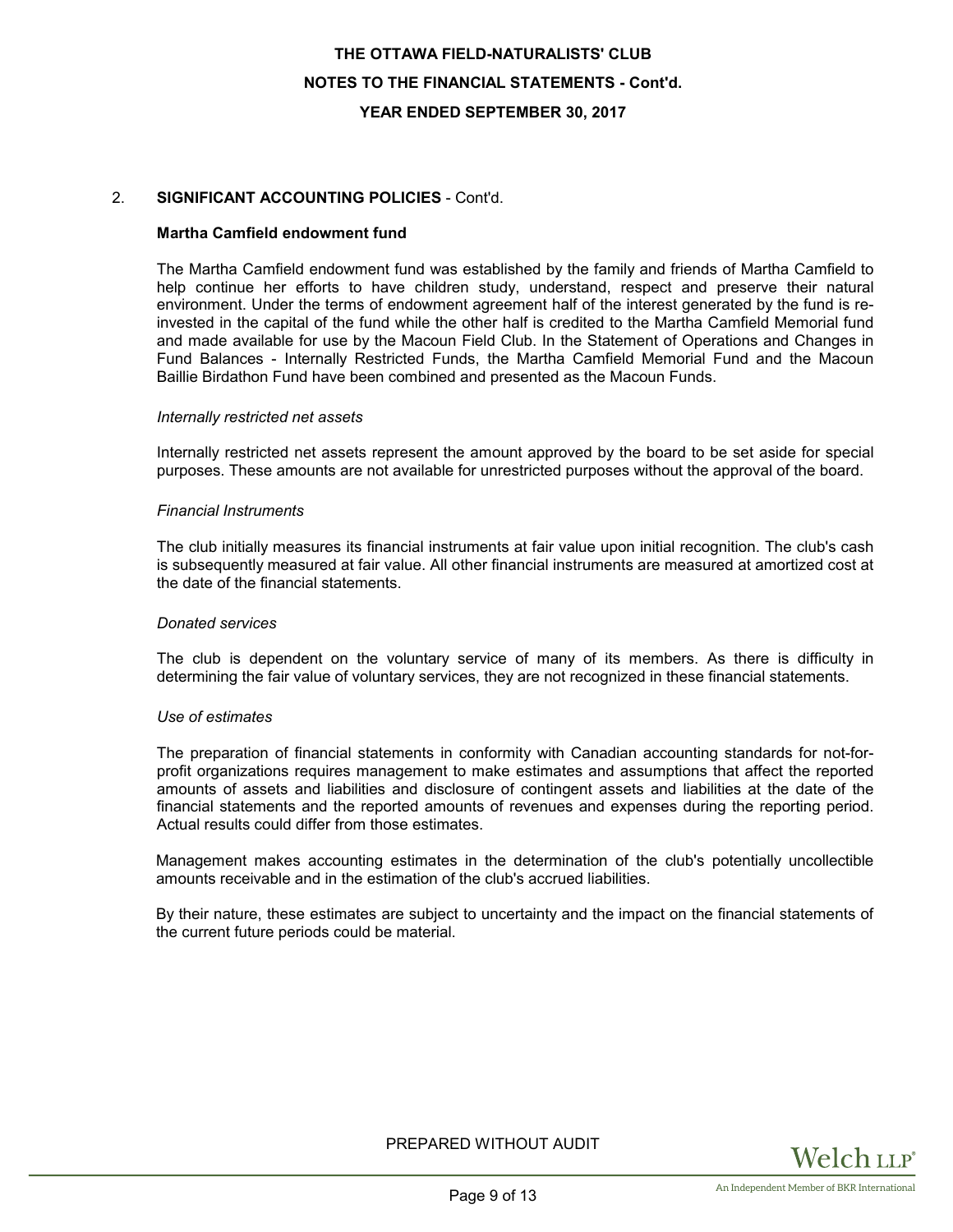#### 3. **FINANCIAL INSTRUMENTS**

The club is exposed to various risks through its financial instruments. The following analysis provides a measure of the club's risk exposure and concentrations as at September 30, 2017.

#### *Credit risk*

Credit risk is the risk that one party to a financial instrument will cause a financial loss for the other party by failing to discharge an obligation.

The club's maximum exposure to credit risk represents the carrying value of its cash, amounts receivable and investments totalling \$1,555,933 (2016 - \$1,559,785).

The club's cash is deposited with Canadian financial institutions. As a result, management believes the risk of loss on cash to be unlikely.

The company provides credit to authors of the Canadian Field-Naturalist publication in the normal course of operations. It carries out, on a continuing basis, a review of outstanding amounts and maintains a provision for uncollectible accounts. Management has established an allowance for doubtful amounts receivable at September 30, 2017 of \$3,982 (2016 - \$3,100) that represents management's best estimate of potentially uncollectible accounts.

Investments primarily consist of provincial bonds backed by provincial governments and guaranteed investment certificates issued by Canadian financial institutions of high credit quality. Possible changes to the credit quality of these securities exposes the club to credit risk. The club manages its exposure to this risk by holding a diversified portfolio with varied maturities.

#### *Liquidity risk*

Liquidity risk is the risk that the club cannot meet its debts when they become due. Liquidity risk also includes the risk of the club not being able to liquidate assets in a timely manner at a reasonable price.

The club meets its liquidity requirements by monitoring its expected future cash flow requirements and holding a significant amount of assets that can be readily converted into cash.

#### *Market risk*

Market risk is the risk that fair value or future cash flows of a financial instrument will fluctuate because of changes in market prices. Market risk is comprised of currency risk, interest rate risk and other price risk.

(i) *Currency risk*

Currency risk refers to the risk that the fair value of financial instruments or future cash flows associated with the instruments will fluctuate relative to the Canadian dollar due to changes in foreign exchange rates.

The club primarily transacts in Canadian dollars and so management does not believe the club is exposed to significant currency risk.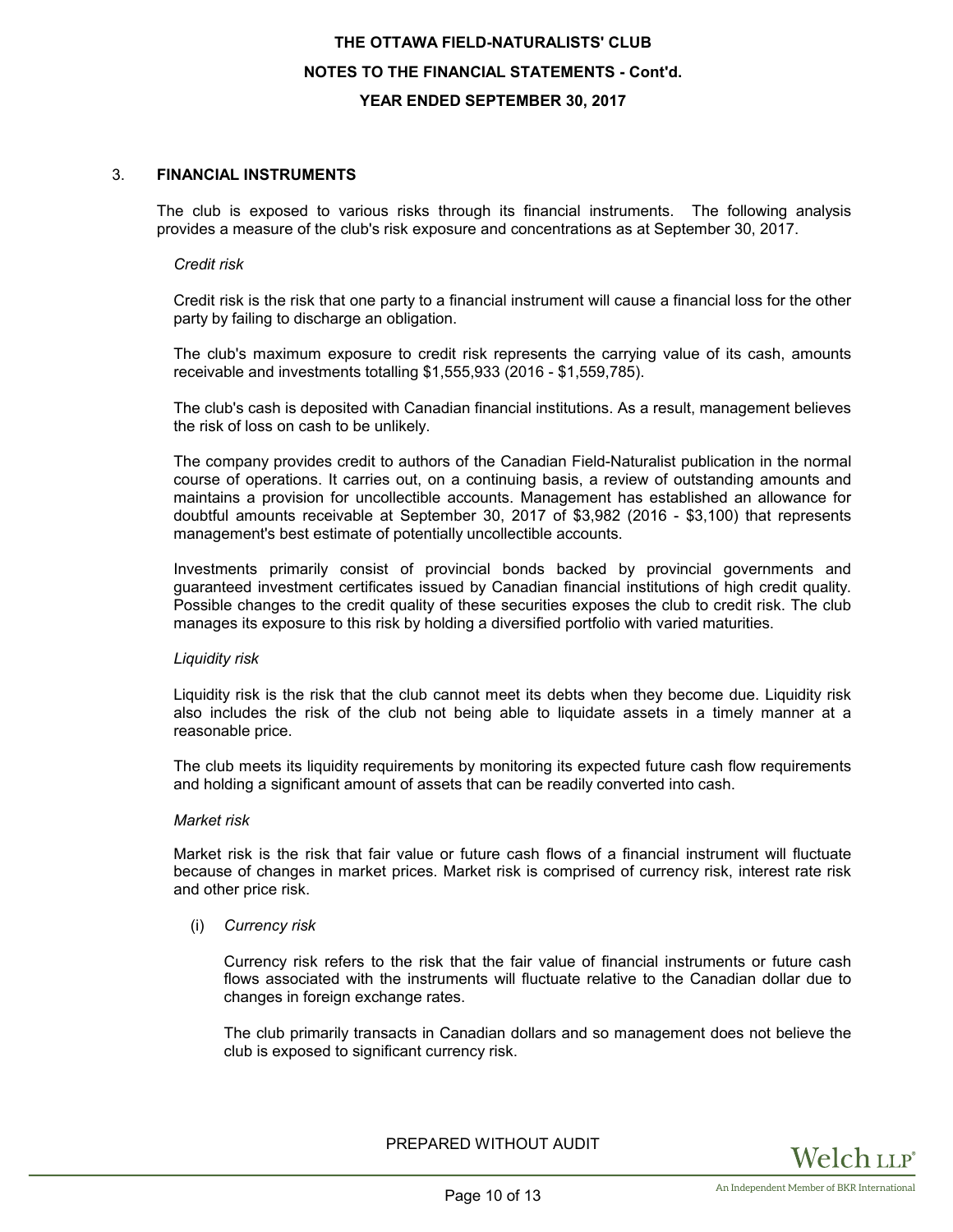#### 3. **FINANCIAL INSTRUMENTS -** Cont'd**.**

*Market risk - Cont'd*

(ii) *Interest rate risk*

Interest rate risk refers to the risk that the fair value of financial instruments or future cash flows associated with those instruments will fluctuate due to changes in market interest rates. The club's exposure to interest rate risk arises from its interest bearing assets.

The club's cash includes amounts on deposit with Canadian financial institutions that earn interest at market rates. Fluctuations in market rates of interest on cash do not have a significant impact on the club's financial operations.

The club manages the interest rate risk of its investments by the implementation of prudent investment policies. The club's investments in bonds mature at face value on a staggered basis over the next 14 years. The laddered structure of the maturities helps to enhance the average portfolio yield while reducing the sensitivity of the portfolio to the impact of interest rate fluctuations. Effective interest rates to maturity for these securities range from 1.08% to 4.40% (2016 - 1.65% to 4.40%).

(iii) *Other price risk*

Other price risk refers to the risk that the fair value of financial instruments or future cash flows associates with the instruments will fluctuate because of changes in market prices (other than those arising from currency risk or interest rate risk), whether those changes are caused by factors specific to the individual instrument or its issuer or factors affecting all similar instruments traded in the market.

The club is not exposed to other price risk.

#### *Changes in risk*

There have been no changes in the club's risk exposures from the prior year.

## 4. **INVESTMENTS**

Short-term investments are comprised of:

|                                                    | 2017 |                   |   |                   | 2016 |                   |  |
|----------------------------------------------------|------|-------------------|---|-------------------|------|-------------------|--|
|                                                    |      | Market<br>Value   |   | Amortized<br>Cost |      | Amortized<br>Cost |  |
| Guaranteed investment certificates<br><b>Bonds</b> |      | 103.492<br>57.228 | S | 103.492<br>56.994 |      | 139.378<br>28,190 |  |
|                                                    |      | 160.720           |   | 160.486           |      | 167,568           |  |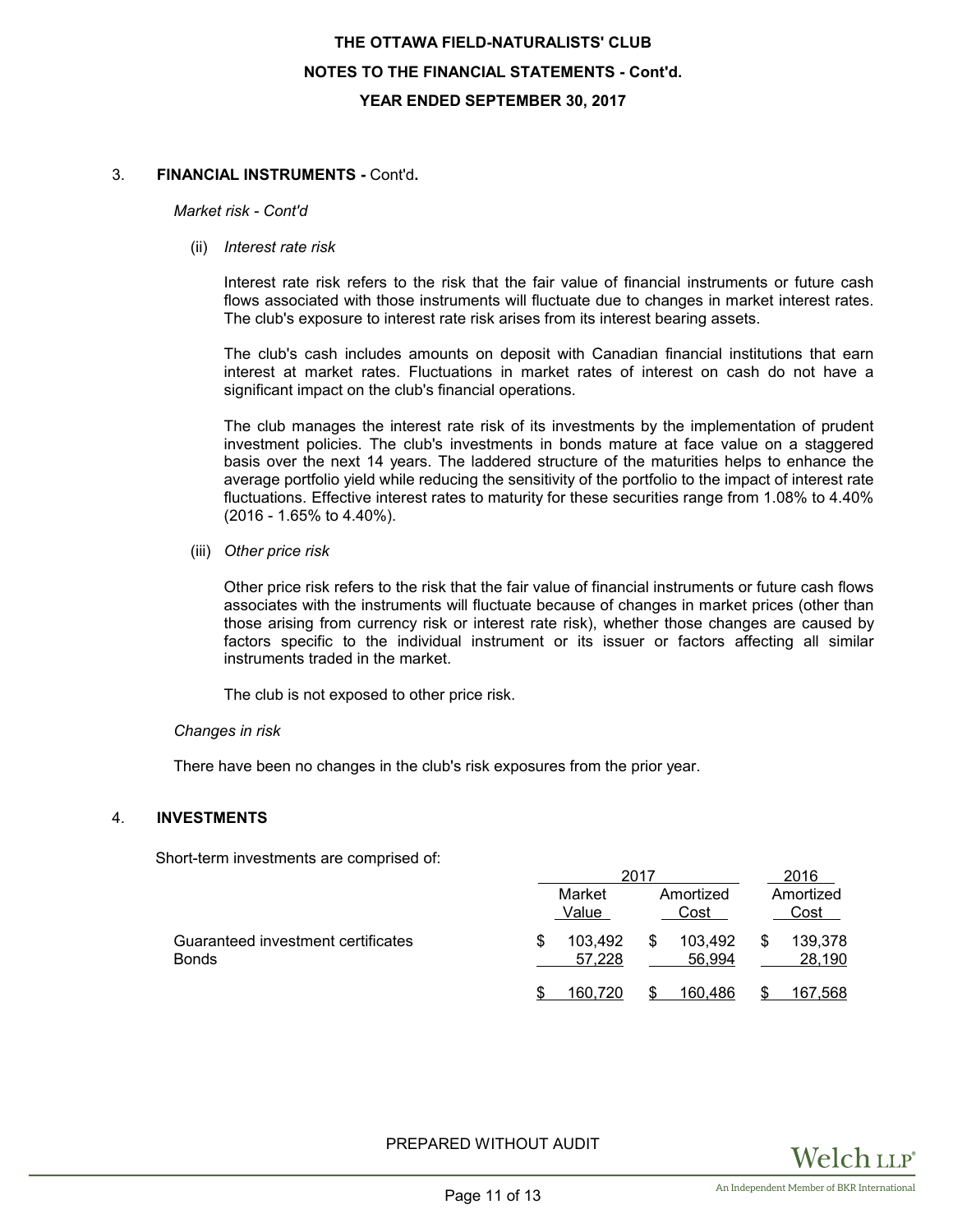#### 4. **INVESTMENTS** - Cont'd.

Long-term investments are comprised of:

|                                                    | 2017               | 2016                    |                    |
|----------------------------------------------------|--------------------|-------------------------|--------------------|
|                                                    | Market<br>Value    | Amortized<br>Cost       | Amortized<br>Cost  |
| Guaranteed investment certificates<br><b>Bonds</b> | 435.930<br>922.940 | 435.930<br>S<br>927.797 | 492.107<br>823,371 |
|                                                    | 1,358,870          | \$1,363,727             | 1.315.478          |

A portion of the club's investments totalling \$38,560 (2016 - \$38,064) are restricted for endowment purposes. The club has not segregated and identified any particular investment as being held for endowment purposes. Rather, the club allocates a portion of the total interest generated during the year on all of its investments to the endowment fund based upon the opening endowment fund's balance in comparison to the club's opening net assets.

#### 5. **CAPITAL ASSETS**

No capital assets have been expensed and included in the statements of operations in either the current or preceding fiscal year.

#### 6. **DEFERRED CONTRIBUTIONS**

Deferred contributions represent restricted contributions received from the Community Foundation of Ottawa, Canadian Wildlife Federation and City of Ottawa which are in excess of related expenses incurred. Changes in the deferred contributions balance are as follows:

|                                                | 2017      | 2016                     |
|------------------------------------------------|-----------|--------------------------|
| Balance at the beginning of the year           | 3.220     | $\qquad \qquad$          |
| Contributions                                  | 48.635    | 3.220                    |
| Less amounts recognized as revenue in the year | (28, 306) | $\overline{\phantom{0}}$ |
| Balance at the end of the year                 | 23.549    | 3.220                    |

#### 7. **COMMITMENTS**

#### *Life memberships*

The club is committed to provide for regular membership benefits to lifetime members. Since it is not practicable to determine the total liability associated with providing these benefits for the rest of the lives of these individuals, the annual costs are expensed as incurred. Lifetime memberships are no longer offered by the club. As of September 30, 2017, there were 44 (2016 - 45) remaining lifetime members.

#### *Ottawa-Carleton District School Board (OCDSB) Outdoor Education Centres*

The club made a commitment to donate \$5,000 annually from 2016 to 2020 to the OCDSB with the expressed purpose of supporting the OCDSB Outdoor Education Centres (Bill Mason & MacSkimming Centres). The primary goal of the commitment is to enable more students that do not otherwise have the financial means to spend time at the Outdoor Education Centres and to provide learning opportunities and experiences that will allow students to better understand their natural world.